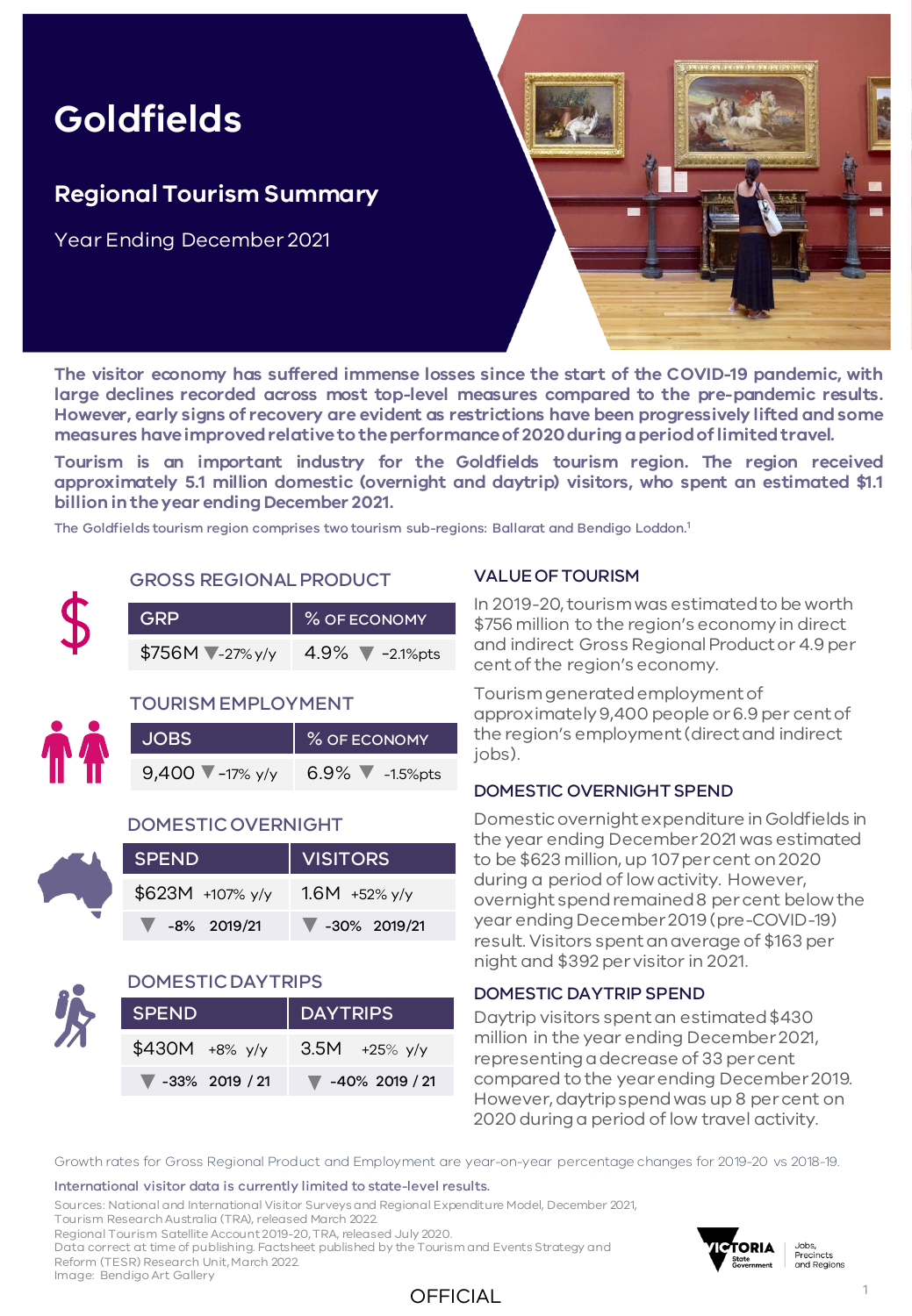## **Goldfields**

#### **Key Regional Tourism Statistics**

| <b>Tourism Economic Contribution</b> |                  |      |      |      |       | 2014-15 2015-16 2016-17 2017-18 2018-19 2019-20 | <b>YOY</b><br>change<br>(2019-20)<br>$(\%)$ |
|--------------------------------------|------------------|------|------|------|-------|-------------------------------------------------|---------------------------------------------|
| <b>Gross Regional Product (GRP)</b>  |                  |      |      |      |       |                                                 |                                             |
| Direct GRP (\$m)                     | 392              | 383  | 455  | 457  | 523   | 394                                             | $-25%$                                      |
| Indirect GRP (\$m)                   | 394              | 377  | 455  | 455  | 511   | 362                                             | $-29%$                                      |
| Total GRP (\$m)                      | 786              | 760  | 911  | 912  | 1,034 | 756                                             | -27%                                        |
| Direct GRP (%)                       | 3.2%             | 3.0% | 3.4% | 3.2% | 3.5%  | 2.5%                                            | $-1.0\%$ pts                                |
| Indirect GRP (%)                     | 3.2%             | 3.0% | 3.4% | 3.2% | 3.4%  | 2.3%                                            | -1.1%pts                                    |
| Total GRP (%)                        | 6.4%             | 6.0% | 6.8% | 6.4% | 7.0%  | 4.9%                                            | -2.1%pts                                    |
| <b>Persons Employed</b>              |                  |      |      |      |       |                                                 |                                             |
| Direct Employment (000s)             | 6.9              | 6.6  | 7.8  | 7.7  | 8.4   | 7.3                                             | -13%                                        |
| Indirect Employment (000s)           | $2.2\phantom{0}$ | 2.2  | 2.6  | 2.6  | 3.0   | 2.1                                             | $-28%$                                      |
| <b>Total Employment (000s)</b>       | 9.1              | 8.7  | 10.4 | 10.3 | 11.3  | 9.4                                             | -17%                                        |
| Direct Employment (%)                | 5.7%             | 5.3% | 6.1% | 5.8% | 6.2%  | 5.3%                                            | $-0.9\%$ pts                                |
| Indirect Employment (%)              | 1.9%             | 1.8% | 2.0% | 2.0% | 2.2%  | 1.6%                                            | $-0.6\%$ pts                                |
| Total Employment (%)                 | 7.6%             | 7.1% | 8.1% | 7.8% | 8.4%  | 6.9%                                            | $-1.5%$ pts                                 |

| <b>Visitors, Nights and Expenditure</b>        | <b>YE Dec</b><br>2016 | 2017  | YE Dec   YE Dec   YE Dec  <br>2018 | 2019  | <b>YE Dec</b><br>2020 | <b>YE Dec</b><br>2021    | <b>YOY</b><br>change<br>(YE Dec<br>2020-21)<br>$(\%)$ | 2 year<br>change<br>(YE Dec<br>2019-21)<br>$(\%)$ | <b>YE Dec</b><br>2021 Share<br><b>Total</b> |
|------------------------------------------------|-----------------------|-------|------------------------------------|-------|-----------------------|--------------------------|-------------------------------------------------------|---------------------------------------------------|---------------------------------------------|
| <b>Domestic</b>                                |                       |       |                                    |       |                       |                          |                                                       |                                                   |                                             |
| Daytrip visitors (000's)                       | 4,425                 | 4,739 | 5,194                              | 5,796 | 2,811                 | 3,500                    | 25%                                                   | $-40%$                                            | 68.8%                                       |
| Overnight visitors (000's)                     | 1,695                 | 1,852 | 1,866                              | 2,281 | 1,050                 | 1,590                    | 52%                                                   | $-30%$                                            | 31.2%                                       |
| Total domestic visitors (000's)                | 6.121                 | 6,591 | 7,060                              | 8,077 | 3,861                 | 5,090                    | 32%                                                   | $-37%$                                            | 100.0%                                      |
| Visitor nights (000's)                         | 3,876                 | 4,410 | 4,036                              | 4,770 | 3,228                 | 3,826                    | 19%                                                   | $-20%$                                            | 100.0%                                      |
| Length of stay (nights)                        | 2.3                   | 2.4   | 2.2                                | 2.1   | 3.1                   | 2.4                      |                                                       |                                                   |                                             |
| Daytrip Expenditure (\$m)                      | 461                   | 497   | 499                                | 646   | 399                   | 430                      | 8%                                                    | $-33%$                                            | 40.8%                                       |
| Daytrip spend per trip                         | 104                   | 105   | 96                                 | 111   | 142                   | 123                      |                                                       |                                                   |                                             |
| Domestic Overnight Expenditure (\$m)           | 474                   | 547   | 588                                | 677   | 301                   | 623                      | 107%                                                  | $-8%$                                             | 59.2%                                       |
| Domestic Overnight Spend per Visitor (\$)      | 280                   | 295   | 315                                | 297   | 287                   | 392                      |                                                       |                                                   |                                             |
| Domestic Overnight Spend per Night (\$)        | 122                   | 124   | 146                                | 142   | 93                    | 163                      |                                                       |                                                   |                                             |
| Total Domestic Expenditure (\$m)               | 935                   | 1,043 | 1,088                              | 1,323 | 701                   | 1,053                    | 50%                                                   | $-20%$                                            | 100.0%                                      |
| International                                  |                       |       |                                    |       |                       |                          |                                                       |                                                   |                                             |
| Overnight visitors (000's)                     | 49                    | 43    | 49                                 | 56    | 8                     | $\overline{\phantom{0}}$ | $\overline{\phantom{a}}$                              | $\overline{\phantom{a}}$                          | $\overline{\phantom{0}}$                    |
| Visitor nights (000's)                         | 692                   | 610   | 594                                | 902   | ۰                     | ٠                        | ٠                                                     | $\sim$                                            | ٠                                           |
| Length of stay (nights)                        | 14.3                  | 14.1  | 12.2                               | 16.0  | ۳                     | $\overline{\phantom{a}}$ |                                                       |                                                   |                                             |
| International Overnight Expenditure (\$m)      | ۳                     | 39    | 45                                 | 51    | ۰                     | ۰                        | ۰                                                     | $\overline{\phantom{a}}$                          |                                             |
| International Overnight Spend per Visitor (\$) | ٠                     | 908   | 929                                | 914   | ۰                     | ۰                        |                                                       |                                                   |                                             |
| International Overnight Spend per Night (\$)   | ۰                     | 64    | 76                                 | 57    |                       | ۰                        |                                                       |                                                   |                                             |

For year ending December 2021, international visitor data is currently limited to state-level results.

Sources: National and International Visitor Surveys and Regional Expenditure Model, December 2021, TRA, released March 2022.

Regional Tourism Satellite Account 2019-20, TRA, released July 2021. Improvements in the NVS methodology has resulted in a break in series. Please use caution when comparing

2020 and 2021 results with previous time periods and releases.

For further information on methodology changes and impacts refer to the TRA NVS Methodology.

Note: Figures noted as '-' are under the publishable threshold. Factsheet published by the TESR Research Unit, March 2022



Jobs,<br>Precincts and Regions